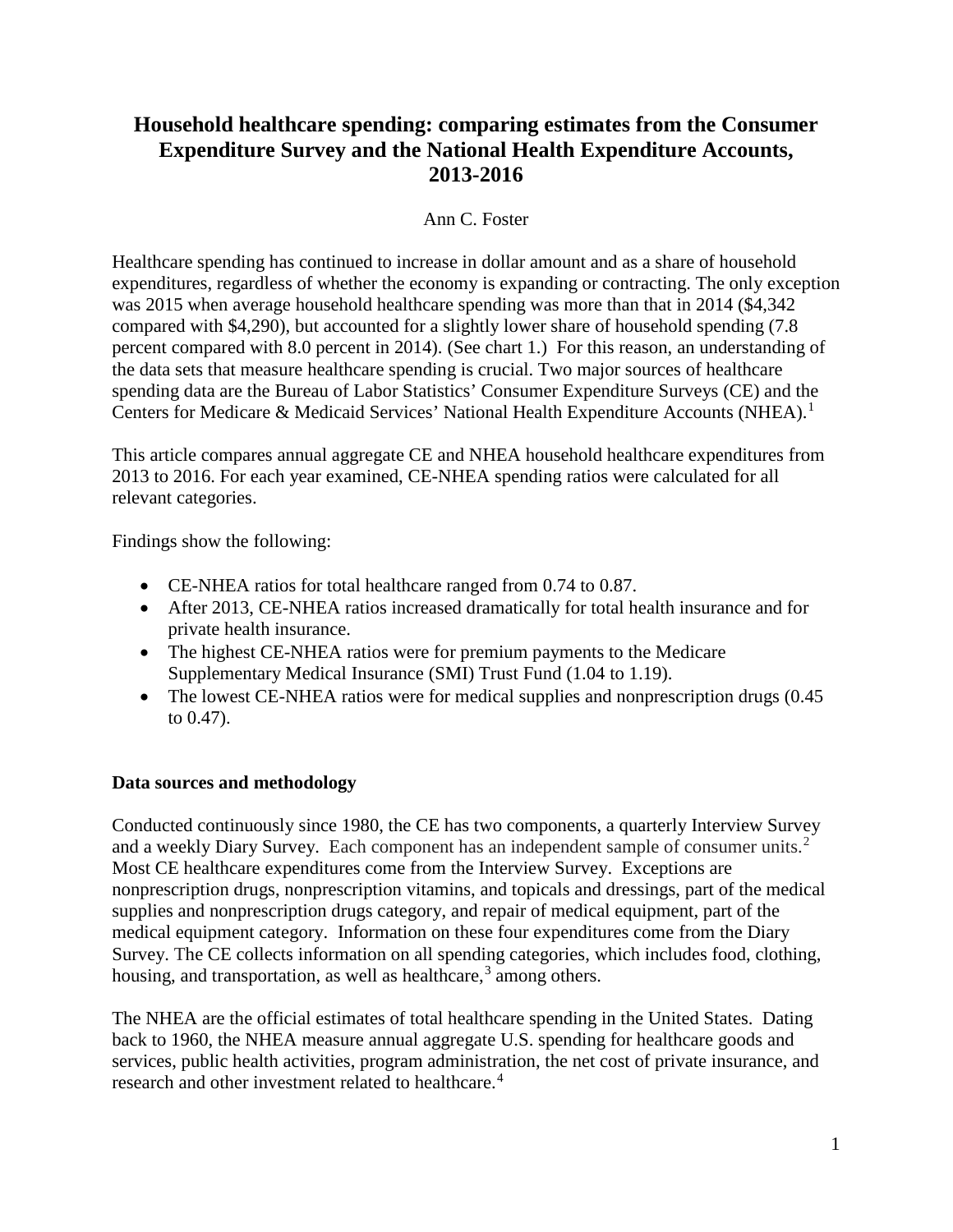CE healthcare data represent household payments (after reimbursement) made directly to hospitals and other providers of care, and to insurance companies, for private group and individual health insurance coverage.<sup>[5](#page-6-0)</sup> Payments to the Federal government for Medicare Part B and Part D coverage are also included. Like the CE, NHEA household healthcare spending includes direct payments (net of any reimbursement) to providers and to third-party insurers.<sup>[6](#page-6-1)</sup>

The CE obtains information from individual consumer units, while the NHEA uses secondary data sources, such as the Services Annual Survey and the Economic Census, both produced by the U.S. Census Bureau.<sup>[7](#page-6-2)</sup> The CE and NHEA also differ in how spending is categorized. In the CE, spending is categorized by the type of service provided, while in the NHEA, the type of establishment providing the service generally determines what is included in a spending category. For example, the CE has separate categories for inpatient hospitalization and other medical services (outpatient hospital care, emergency room services, etc.), but the NHEA places these services in its hospital care category.

The CE and the NHEA differ in the populations they cover. The CE is designed to represent the U.S. civilian noninstitutionalized population and excludes those living in institutions, such as a nursing homes or prisons, and active-duty members of the U.S. Armed Forces living on base. The NHEA covers the larger resident population, which includes all persons, both military and civilian, living in the United States. In 2016, for example, the population covered by the CE was 31[8](#page-6-3).7 million compared with the 322 million covered by the NHEA. $8$ 

Adjustments were made to the spending categories so that CE and NHEA components would be as comparable as possible. For example, the CE eye care services category was combined with the other professional services category to better align the data with the NHEA other professional services category.<sup>[9](#page-6-4)</sup>

The NHEA estimates were adjusted so that they refer to the same population concept as the CE. A multiplier was computed for each year covered by the research by calculating the ratio of the population covered by the CE to the population covered by the NHEA.<sup>[10](#page-7-0)</sup> This method accounts for differences in population size, not for spending differences in the populations covered by the two data sources. CE-NHEA spending ratios were then computed.

## **Findings**

Table 1 shows CE estimates of aggregate expenditures for healthcare and CE-NHEA healthcare spending ratios. In 2016, CE aggregate medical care expenditures were \$593.0 billion or 87 percent of the NHEA estimate of \$679.9 billion.<sup>[11](#page-7-1)</sup>

The lowest CE-NHEA ratios were for medical supplies and nonprescription drugs (0.45 to 0.47). This is mainly due to the difference in the items in the CE and the NHEA categories. For example, the CE medical supplies and nonprescription drugs category includes spending on adult diapers; nonprescription drugs; nonprescription vitamins; and topicals and dressings.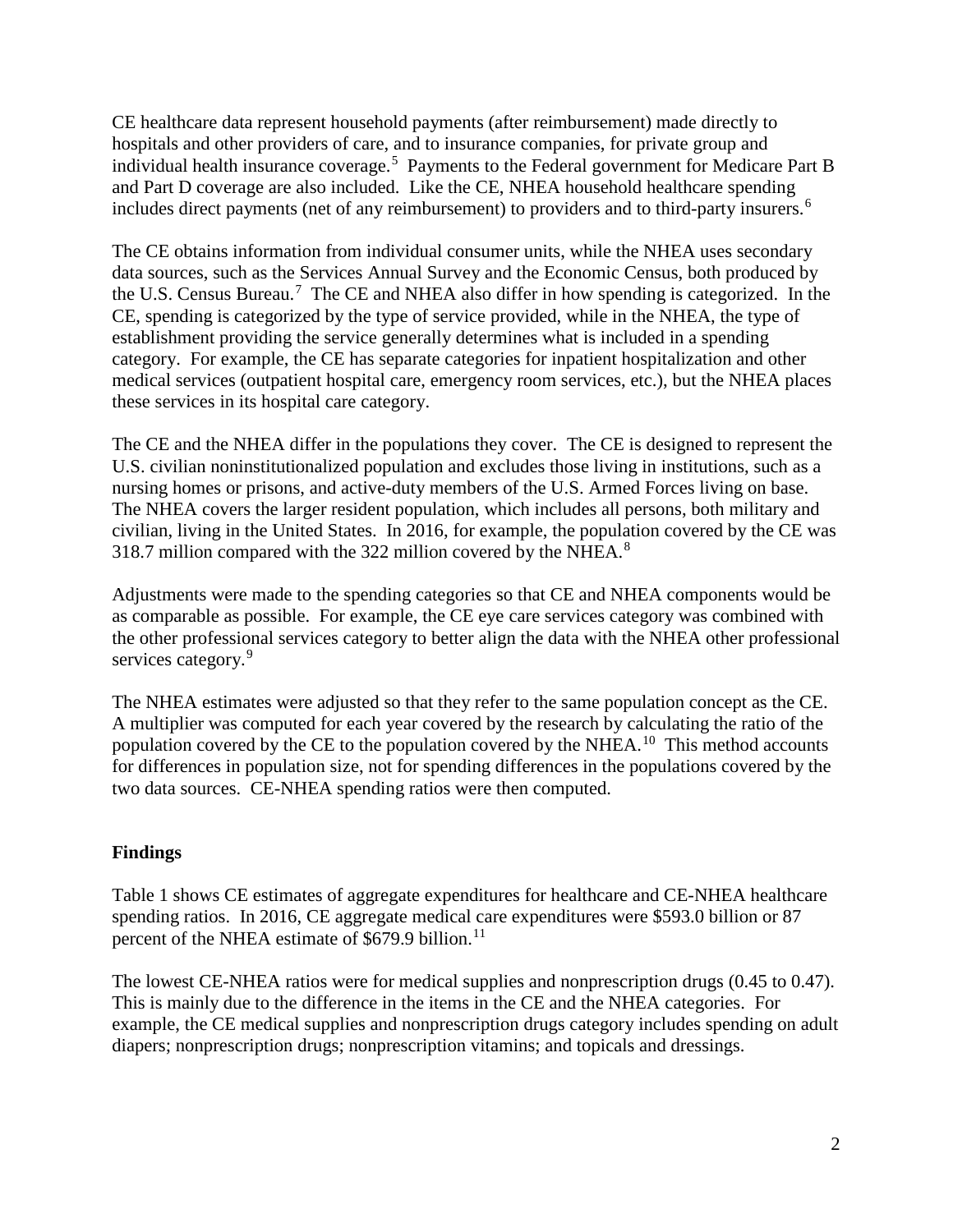NHEA spending in this category is represented by the NHEA other nondurable medical products category which includes these items, as well as heating pads; sun lamps; syringes and needles; and home testing kits which are part of the CE medical equipment category.

The CE physicians'services, lab tests or x-rays, and other medical care services categories were combined into the physician and clinical services category to provide a better alignment with the NHEA physician and clinical services category. The NHEA category includes physicians' offices, outpatient care centers, such as HMOs and freestanding clinics, and the portion of medical and diagnostic laboratories services that are billed directly to the patient (rather than through a physician or clinic). CE-NHEA ratios for physician and clinical services ranged from .56 to .62.<sup>[12](#page-7-2)</sup>

In the CE, physicians' charges that are part of an inpatient hospital bill are included in the hospital care category. All other physicians' charges are part of the physician and clinical services category. In the NHEA, physicians' services provided in an inpatient or outpatient hospital setting, HMO (health maintenance organization), or freestanding clinic could be included in the physician and clinical services category depending on the nature of the relationship (for example: contract or salaried employee) the physician has with the particular entity. This means that some inpatient charges included in the CE hospital care category could be included in the NHEA physician and clinical services category. Similarly, some hospital outpatient physicians' charges could be part of the NHEA physician and clinical services category not the NHEA hospital care category.<sup>[13](#page-7-3)</sup>

The CE physician and clinical services category includes ambulance services, emergency room services, and outpatient hospital care. In the CE, emergency room services and outpatient care could be provided by a hospital, HMO, or free-standing clinic. The NHEA physician and clinical services category includes care provided by HMOs or freestanding clinics; emergency room services and outpatient care provided in a hospital setting are included in the hospital care category. Similarly, the CE lab tests or x-rays category includes treatment by hospitals, HMOs, and freestanding clinics, while the NHEA category places lab tests or x-rays provided by a hospital in the hospital care category. In the NHEA, ambulance charges are not part of the physician and clinical services category.<sup>[14](#page-7-4)</sup>

The CE-NHEA ratios for premium payments to the Medicare SMI Trust Fund have been quite similar over time, with a range of 1.04 to 1.19. This is probably because of the way the CE Interview Survey accounts for Medicare Part B (Medical Insurance) premium payments. Respondents are asked about the number of household members enrolled in Medicare. Each person with Medicare coverage is assumed to have Medicare Part A (Hospital Insurance) and is then assigned the standard Medicare Part B monthly premium  $(\$121.80$  in 2016).<sup>[15](#page-7-5)</sup> The CE does not take into account low-income beneficiaries with state buy-in status whose Part B premiums are paid by Medicaid. The NHEA subtracts these amounts from premiums paid to the Medicare SMI. In 2014, 18.5 percent of Medicare SMI enrollees had state buy-in status for Part B and/or Part D benefits. Accounting for these subsidies in the CE would reduce CE-NHEA ratios for SMI premiums.<sup>[16](#page-8-0)</sup>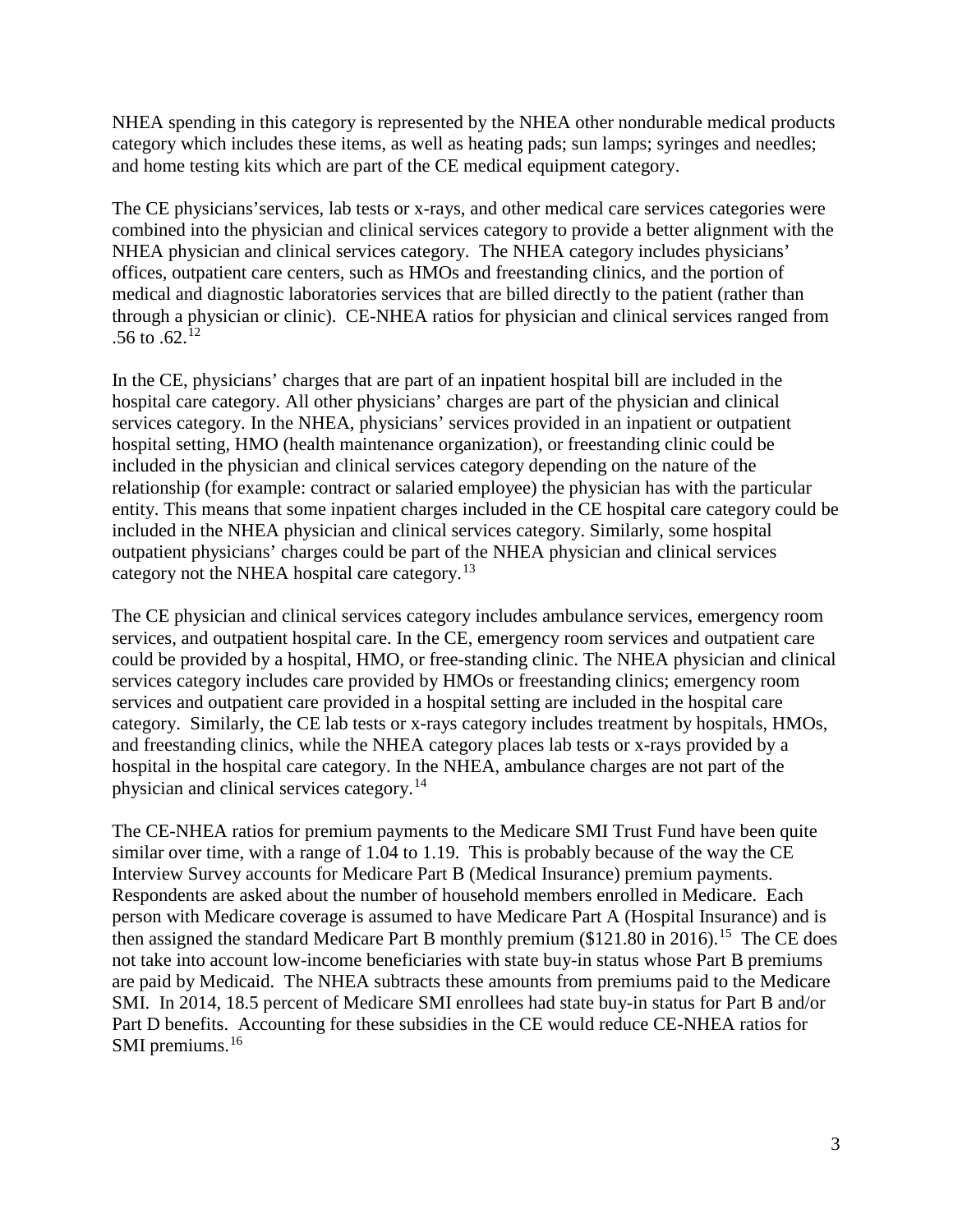In contrast, the CE does not take into account those Medicare beneficiaries with relatively high incomes (\$85,000 for a single person and \$170,000 for a married couple) who are required to pay a greater share of Part B costs. Because the proportion of Medicare enrollees subject to this income-related premium is low (6 percent in 2015), CE-NHEA ratios in Table 1 would probably not have increased much if the additional premiums paid were taken into account. Changes mandated by the Medicare Access and CHIP Reauthorization Act of 2015 (MACRA), however, indicate that not accounting for these premiums will have a greater influence on CE-NHEA ratios in future years. [17](#page-8-1) 

Under Part D, individuals eligible for both Medicare and Medicaid receive a low-income subsidy for Medicare drug plan premiums. Also, MACRA mandated higher premiums for Part D enrollees with relatively high incomes. These factors would not affect CE-NHEA ratios for Medicare SMI premiums because CE respondents with Part D stand-alone coverage provide information about the monthly premium paid after any reimbursement is taken into account.<sup>18</sup>

CE-NHEA ratios for total health insurance ranged from .82 to 1.05 and while the ratios for private health insurance ranged from .78 to 1.05. For both categories, the substantial increase in CE-NHEA ratios from 2013 to 2014 is because more consumer units reported health insurance expenditures in 2014 than in 2013 because of an improvement in interview survey questions about spending on health insurance.<sup>19</sup>

CE-NHEA ratios for prescription drug spending ranged from 0.76 to .95. The NHEA prescription drugs category includes spending on items from retail outlets and mail-order pharmacies only, while the CE category also includes items obtained from other sources, such as health maintenance organization and outpatient hospital pharmacies.

CE-NHEA hospital care ratios ranged from .45 to .55. These ratios reflect the fact that the CE category includes spending for inpatient care only while the NHEA category includes outpatient care, outpatient pharmacy purchases, and hospital-based home health and nursing home care.<sup>20</sup>

### **Conclusions**

Because of an improvement in CE survey questions about health insurance spending, CE-NHEA ratios for total health insurance and private health insurance were substantially higher in 2014 than in 2013; the 2014 CE-NHEA ratio for total healthcare increased as a result.

The highest CE-NHEA ratios were for premiums paid to the Medicare SMI Trust Fund, while the lowest ratios were for medical supplies and nonprescription drugs. Although some alignment of the CE and NHEA data sets was possible, differences in definitions, sources, and methods appear to be responsible for differences in the estimates.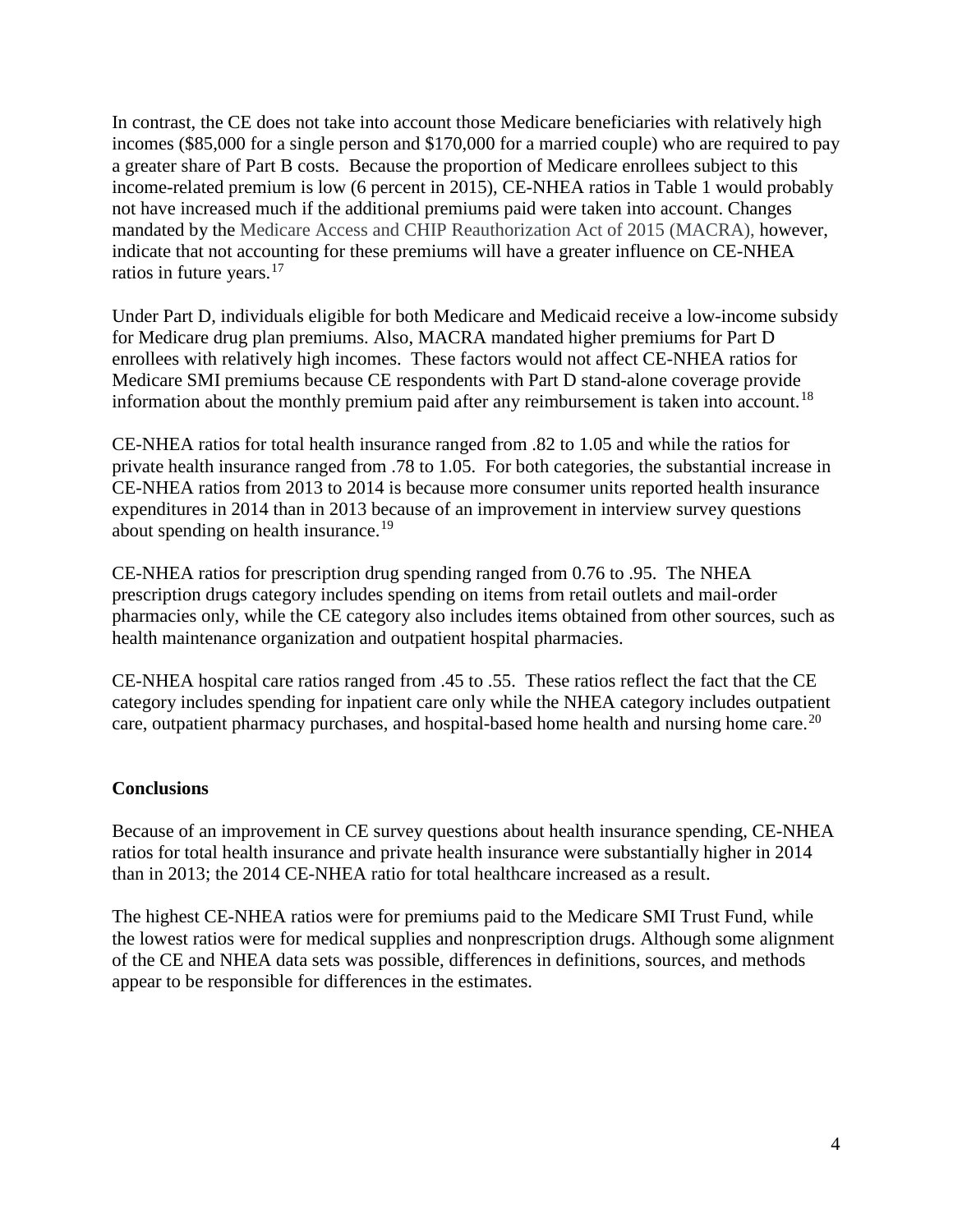Table 1. Comparison of aggregate household healthcare expenditures: Consumer Expenditure Survey and National Health Expenditure Accounts, 2013-2016

|                             | Consumer Expenditure Survey <sup>1</sup><br>(in Billions) |       |       |       | Ratio of Consumer Expenditure Survey to<br>National Health Expenditure Accounts <sup>2</sup> |      |      |      |
|-----------------------------|-----------------------------------------------------------|-------|-------|-------|----------------------------------------------------------------------------------------------|------|------|------|
| <b>Expenditure Category</b> |                                                           |       |       |       |                                                                                              |      |      |      |
|                             | 2013                                                      | 2014  | 2015  | 2016  | 2013                                                                                         | 2014 | 2015 | 2016 |
| Health care, total          | 454.1                                                     | 540.5 | 554.6 | 593.0 | 0.74                                                                                         | 0.87 | 0.85 | 0.87 |
| Health insurance, total     | 280.2                                                     | 364.3 | 382.4 | 409.4 | 0.82                                                                                         | 1.05 | 1.03 | 1.05 |
| Private insurance           | 219.2                                                     | 299.3 | 313.4 | 326.8 | 0.78                                                                                         | 1.05 | 1.02 | 1.02 |
| Medicare SMI <sup>3</sup>   | 61.0                                                      | 64.9  | 69.0  | 82.6  | 1.04                                                                                         | 1.05 | 1.07 | 1.19 |
| Medical commodities, total  | 76.1                                                      | 80.3  | 73.7  | 79.5  | 0.65                                                                                         | 0.66 | 0.59 | 0.62 |
| Prescription drugs          | 40.4                                                      | 41.9  | 34.4  | 38.4  | 0.94                                                                                         | 0.95 | 0.76 | 0.86 |
| Medical supplies and        |                                                           |       |       |       |                                                                                              |      |      |      |
| nonprescription drugs       | 24.0                                                      | 25.4  | 25.8  | 28.0  | 0.46                                                                                         | 0.47 | 0.45 | 0.47 |
| Medical equipment           | 11.7                                                      | 13.0  | 13.5  | 13.1  | 0.51                                                                                         | 0.57 | 0.59 | 0.53 |
| Medical services. total     | 97.9                                                      | 96.1  | 98.5  | 104.1 | 0.65                                                                                         | 0.63 | 0.64 | 0.65 |
| Professional services       | 80.3                                                      | 81.4  | 81.4  | 88.3  | 0.69                                                                                         | 0.68 | 0.66 | 0.68 |
| Physician and clinical      |                                                           |       |       |       |                                                                                              |      |      |      |
| services                    | 32.6                                                      | 32.1  | 31.3  | 36.2  | 0.62                                                                                         | 0.60 | 0.56 | 0.62 |
| Dental services             | 33.3                                                      | 35.7  | 36.5  | 36.8  | 0.74                                                                                         | 0.78 | 0.77 | 0.75 |
| Other professional services | 14.4                                                      | 13.5  | 13.6  | 15.2  | 0.74                                                                                         | 0.65 | 0.62 | 0.67 |
| Hospital care               | 17.6                                                      | 14.7  | 17.1  | 15.9  | 0.53                                                                                         | 0.45 | 0.55 | 0.49 |

<sup>1</sup> Consumer Expenditure Survey data exclude nursing home care spending.

<sup>2</sup> National Health Expenditure Accounts data exclude home health care; nursing home care; employee and self-employment contributions and voluntary premiums paid for Medicare Part A; the medical portion of property and casualty insurance; and other health, residential, and personal care expenditures.

<sup>3</sup> Premiums paid to the Medicare Supplementary Insurance Trust Fund for Part B and Part D coverage.

NOTE: Sums may not equal totals due to rounding. Expenditure categories have been adjusted to make the two data sources as comparable as possible.

SOURCE: The National Health Expenditure Accounts (NHEA) data used to compute CE-NHEA ratios are from the U.S. Department of Health and Human Services, Centers for Medicare & Medicaid Services, Downloads, "NHE Tables," https://www.cms.gov/Research-Statistics-Data-and-Systems/Statistics-Trends-and-Reports/NationalHealthExpendData/nationalHealthAccountsHistorical.html

Because retrospective adjustments to NHEA data are made when new data are issued, CE-NHEA ratios may differ from those published in previous years.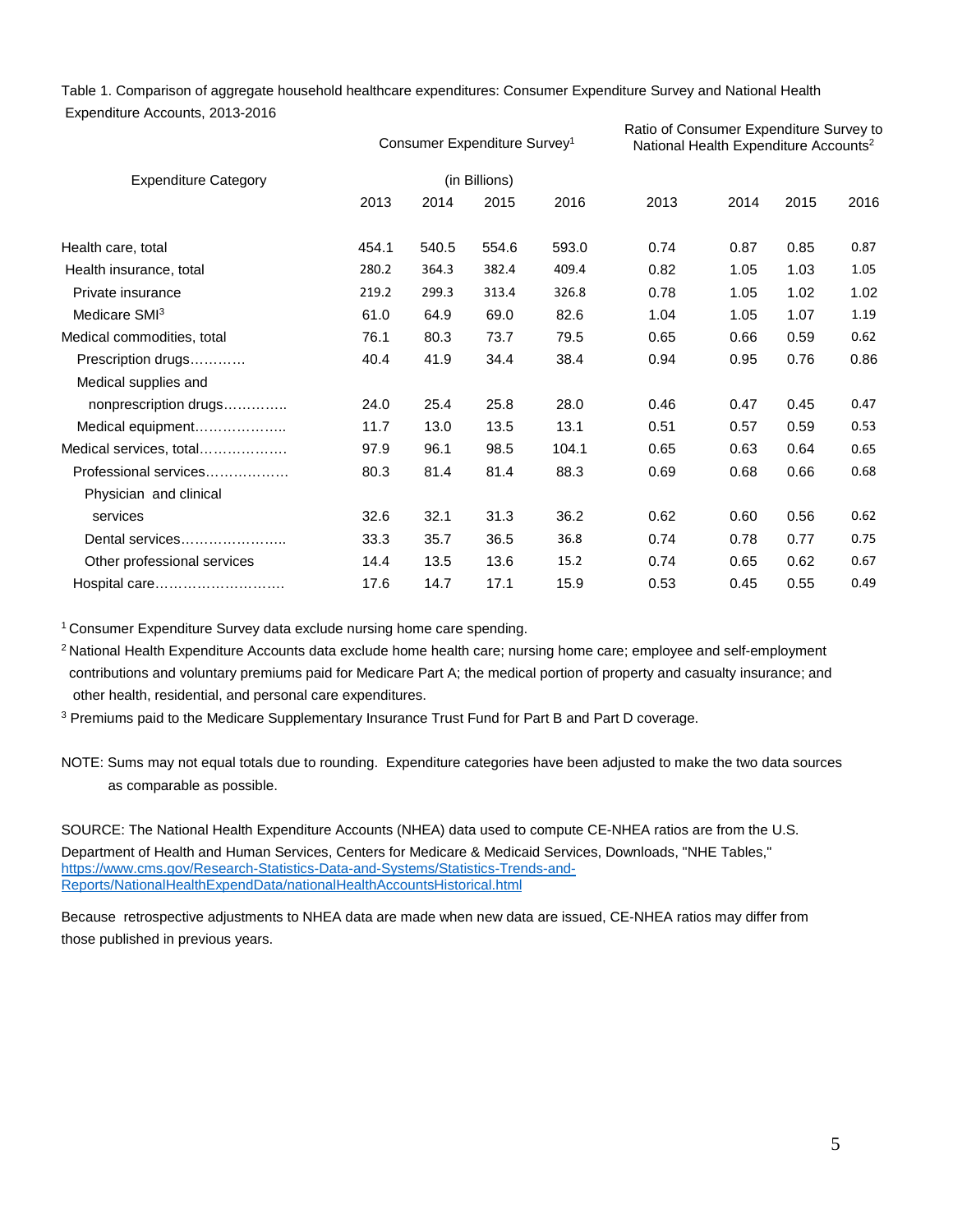

### 7/6/18

*Acknowledgments***:** The author wishes to thank Cathy A. Cowan, Aaron C. Catlin, and Nathan A. Espinosa of the Office of the Actuary, Centers for Medicare & Medicaid Services, for their helpful comments and suggestions.

### **Notes**

 $\overline{a}$ 

<span id="page-5-0"></span>1 See Ann C. Foster, "Household healthcare spending in 2014," *Beyond the Numbers***:** *Prices and Spending***,** vol. 5. no. 13 (U.S. Bureau of Labor Statistics, August 2016), <http://www.bls.gov/opub/btn/volume-5/household-healthcare-spending-in-2014.htm>

<span id="page-5-1"></span> $2$  In the Consumer Expenditure Survey (CE), the consumer unit is the entity on which expenditure reports are collected. Consumer units include families, single persons living alone or sharing a household with others but who are financially independent, or two or more persons living together who share expenses. While "consumer unit" is the proper technical term for the purposes of the CE, it is often used interchangeably with "household" or "family" for convenience.

<span id="page-5-2"></span><sup>3</sup> See *BLS Handbook of Methods* "Consumer Expenditures and Income," last modified date February 25, 2016,<http://www.bls.gov/opub/hom/cex/home.htm>

<span id="page-5-3"></span><sup>4</sup> See "National Health Expenditure Accounts: Methodology Paper, 2016: Definitions, Sources, and Methods," Centers for Medicare & Medicaid Services, [https://www.cms.gov/Research-Statistics-Data](https://www.cms.gov/Research-Statistics-Data-and-Systems/Statistics-Trends-and-Reports/NationalHealthExpendData/Downloads/DSM-16.pdf)[and-Systems/Statistics-Trends-and-Reports/NationalHealthExpendData/Downloads/DSM-16.pdf](https://www.cms.gov/Research-Statistics-Data-and-Systems/Statistics-Trends-and-Reports/NationalHealthExpendData/Downloads/DSM-16.pdf)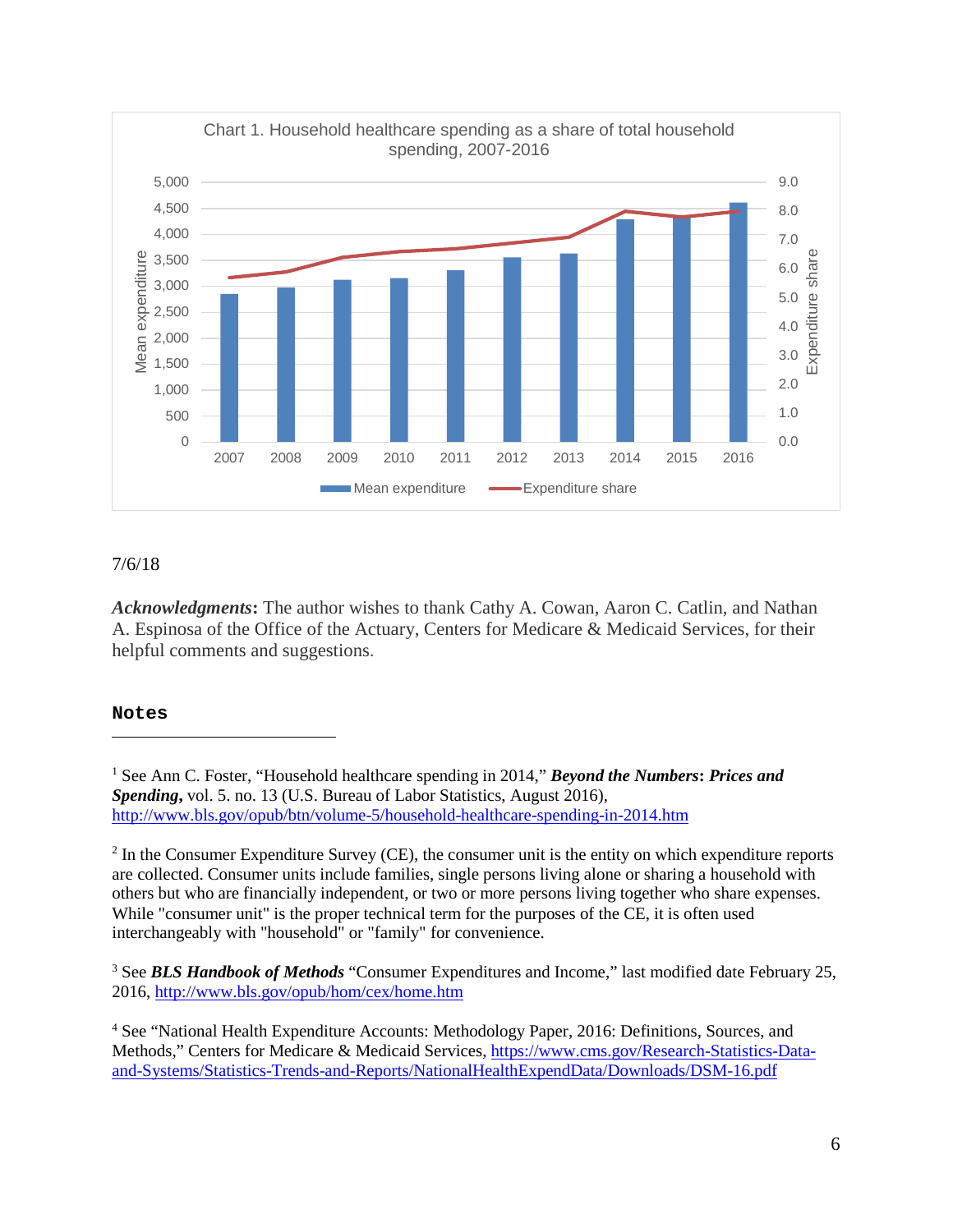<span id="page-6-0"></span> 5 <sup>5</sup> Under the Affordable Care Act (ACA), individuals are able to purchase private insurance coverage from Federal and state-run health insurance marketplaces. Although this coverage was effective on January 1, 2014, the CE did not begin collecting information about marketplace coverage until the 2015 survey year.

<span id="page-6-1"></span><sup>6</sup> In the CE, out-of-pocket healthcare expenses are any unreimbursed expenses paid directly to the provider of care or to a third-party insurer. The CE classification is similar to the NHEA sponsor concept where household spending includes amounts paid directly to the providers of care, such as hospitals and pharmacies, as well as premiums paid to a third party for private insurance and Medicare minus any reimbursements. For more information, see "National Health Expenditure Accounts: Methodology Paper, 2016: Definitions, Sources, and Methods," Centers for Medicare & Medicaid Services, Op.Cit.

<span id="page-6-2"></span><sup>7</sup> Every 5 years the NHEA undergoes a comprehensive revision that includes the incorporation of newly available source data, methodological and definitional changes, and benchmark estimates from the U.S. Census Bureau's Economic Census which is available for years ending in 2 and 7. During these comprehensive revisions, the entire NHEA time series is subject to revision. For more information on changes in methods, definitions, and source data that were introduced in the 2014 comprehensive revision, see Centers for Medicare & Medicaid Services, "Summary of 2014 Comprehensive Revision to the National Health Expenditure Accounts,"

[https://www.cms.gov/Research-Statistics-Data-and-Systems/Statistics-Trends-and-](https://www.cms.gov/Research-Statistics-Data-and-Systems/Statistics-Trends-and-Reports/NationalHealthExpendData/Downloads/benchmark2014.pdf)[Reports/NationalHealthExpendData/Downloads/benchmark2014.pdf](https://www.cms.gov/Research-Statistics-Data-and-Systems/Statistics-Trends-and-Reports/NationalHealthExpendData/Downloads/benchmark2014.pdf) 

The 2014 revision reflected in this article and in Ann C. Foster, "Household healthcare spending: comparing the Consumer Expenditure Survey and the National Health Expenditure Accounts, 2012- 2015," <https://www.bls.gov/cex/nhe-compare-201215.pdf>and Ann C. Foster, "Household healthcare spending: comparing the Consumer Expenditure Survey and the National Health Expenditure Accounts, 2011-2014," [https://www.bls.gov/cex/nhe\\_compare\\_201114.pdf](https://www.bls.gov/cex/nhe_compare_201114.pdf) are not strictly comparable to earlier articles that used NHEA data based on the 2009 revision – "Household healthcare spending: comparing the Consumer Expenditure Survey and the National Health Expenditure Accounts, 2009-2012," [http://www.bls.gov/cex/nhe\\_compare\\_200912.pdf](http://www.bls.gov/cex/nhe_compare_200912.pdf) and Ann C. Foster, "Household healthcare spending: comparing the Consumer Expenditure Survey and the National Health Expenditure Accounts," [http://www.bls.gov/cex/nhe\\_compare\\_200710.pdf](http://www.bls.gov/cex/nhe_compare_200710.pdf)

Earlier CE-NHEA comparisons based on the 2002 Economic Census include "Consumer Expenditure Survey compared with National Health Expenditure Accounts," *Consumer Expenditure Survey, 2006- 2007*, Report 1021, <http://www.bls.gov/cex/twoyear/200607/csxnhe.pdf> and Ann C. Foster, "Out-ofpocket healthcare expenditures: a comparison," *Monthly Labor Review*, February 2010, pp. 3-19, [http://www.bls.gov/opub/mlr/2010/02/art1full.pdf.](http://www.bls.gov/opub/mlr/2010/02/art1full.pdf) The estimates in these works are not strictly comparable with estimates based on the 2009 or the 2014 revisions.

<span id="page-6-3"></span><sup>8</sup> See U.S. Census Bureau, Population and Housing Unit Estimate Glossary for definitions of civilian noninstitutionalized population,

[https://www.census.gov/glossary/#term\\_Civiliannoninstitutionalizedpopulation](https://www.census.gov/glossary/#term_Civiliannoninstitutionalizedpopulation) and resident population, [https://www.census.gov/glossary/#term\\_Residentpopulation.](https://www.census.gov/glossary/#term_Residentpopulation)

<span id="page-6-4"></span><sup>9</sup> The CE data used in this research are unpublished integrated data showing the most detailed (least aggregated) breakdowns available. The NHEA data were obtained from the Centers for Medicare & Medicaid Services, Downloads, "NHE Tables,"

[https://www.cms.gov/Research-Statistics-Data-and-Systems/Statistics-Trends-and-](https://www.cms.gov/Research-Statistics-Data-and-Systems/Statistics-Trends-and-Reports/NationalHealthExpendData/nationalHealthAccountsHistorical.html)[Reports/NationalHealthExpendData/nationalHealthAccountsHistorical.html](https://www.cms.gov/Research-Statistics-Data-and-Systems/Statistics-Trends-and-Reports/NationalHealthExpendData/nationalHealthAccountsHistorical.html)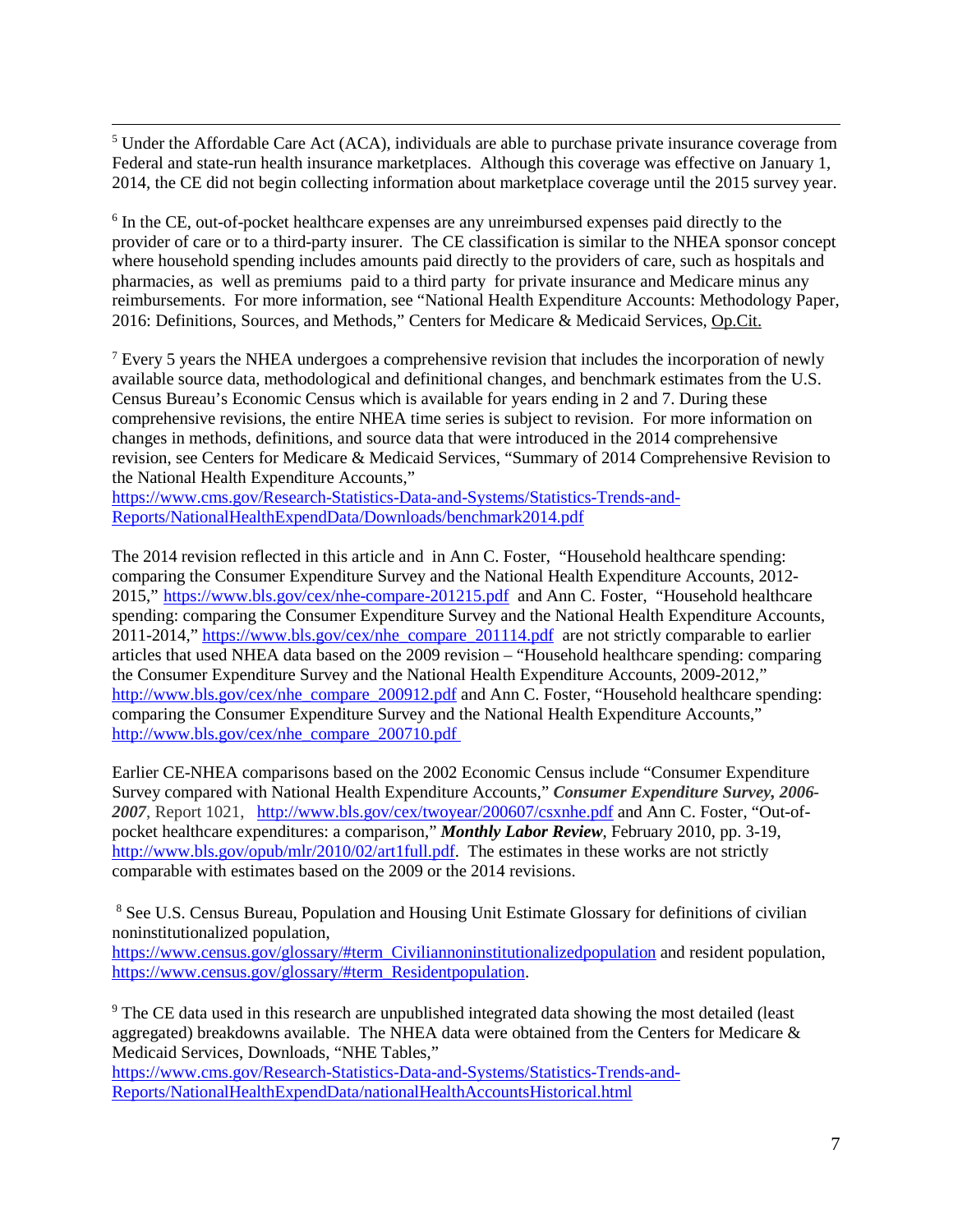$\overline{a}$ When the Centers for Medicare & Medicaid Services publish NHEA data for subsequent years, data from previous years are often revised. The NHEA data cited in this research are those released with the 2016 estimates on December 6, 2017. Because of these revisions, data for 2012-2015 that were released with the 2015 estimates on December 6, 2016 and used in "Household healthcare spending: comparing the Consumer Expenditure Survey and the National Health Expenditure Accounts, 2011-2015," Op.Cit., and may not be the same as comparable estimates released in 2015. The 2012-2016 CE data are the same in both studies.

<span id="page-7-0"></span> $10$  This method has been used in previous CE data comparison research. For more information, see Ann C. Foster, "Out-of-pocket healthcare expenditures: a comparison," Op.Cit. and Thesia I. Garner, George Janini, William Passero, Laura Paszkiewicz, and Mark Vendemia, "The CE and the PCE: a comparison," Monthly *Labor Review*, September 2006, pp. 20-46[, http://www.bls.gov/opub/mlr/2006/09/art3full.pdf.](http://www.bls.gov/opub/mlr/2006/09/art3full.pdf)

The multipliers used for the years 2013–2016 were:

 2013 2014 2015 2016 0.986271 0.986493 0.991373 0.989722

 $<sup>11</sup>$  CE estimates exclude spending on nursing home care. NHEA estimates were adjusted to exclude home</sup> health care; nursing home care provided in freestanding nursing homes and continuing care retirement communities; employee and self-employed contributions and voluntary premiums paid for Medicare Part A (Hospital Insurance); the medical portion of property and casualty insurance; and other health, residential, and personal care expenditures. Some out-of-pocket spending on home health and nursing home care could not be excluded from NHEA estimates because they are included in spending on hospital services and could not be separated out.

<span id="page-7-2"></span><span id="page-7-1"></span><sup>12</sup> In earlier CE-NHEA comparison articles, the CE lab tests and x-rays; and other medical care services categories were part of the hospital care category. This change was made in Ann C. Foster, "Household healthcare spending: comparing the Consumer Expenditure Survey and the National Health Expenditure Accounts, 2011-2015, Op.Cit., to better align the CE professional services category with the NHEA professional services category which include services rendered in establishments of health professionals. For more information, see "National Health Expenditure Accounts: Methodology Paper, 2016: Definitions, Sources, and Methods," Centers for Medicare & Medicaid Services, Op.Cit.

<span id="page-7-3"></span><sup>13</sup> See "National Health Expenditure Accounts: Methodology Paper, 2016: Definitions, Sources, and Methods," Centers for Medicare & Medicaid Services, Ibid.

<span id="page-7-4"></span><sup>14</sup> The NHEA includes ambulance charges in the other health, residential, and personal care expenditures. For more information, see "National Health Expenditure Accounts: Methodology Paper, 2016: Definitions, Sources, and Methods," Ibid.

<span id="page-7-5"></span><sup>15</sup> The Social Security Act allows some people not otherwise eligible for Medicare Part A (Hospital Insurance) to obtain coverage by paying a monthly premium. In 2016, the standard monthly premium was \$411, with a reduced premium of \$226 for individuals with 30 quarters of covered employment. For more information, see "2017 Annual Report of the Boards of Trustees of the Federal Hospital Insurance and the Federal Supplementary Medical Insurance Trust Funds," July 13, 2017, Centers for Medicare & Medicaid Services, pp. 199-201, [https://www.cms.gov/Research-Statistics-Data-and-Systems/Statistics-](https://www.cms.gov/Research-Statistics-Data-and-Systems/Statistics-Trends-and-Reports/ReportsTrustFunds/Downloads/TR2017.pdf)[Trends-and-Reports/ReportsTrustFunds/Downloads/TR2017.pdf](https://www.cms.gov/Research-Statistics-Data-and-Systems/Statistics-Trends-and-Reports/ReportsTrustFunds/Downloads/TR2017.pdf) 

It should be noted that the NHEA includes employee and self-employed contributions paid to the Medicare HI Trust Fund and voluntary premiums paid to the HI Trust Fund for Part A coverage. In the